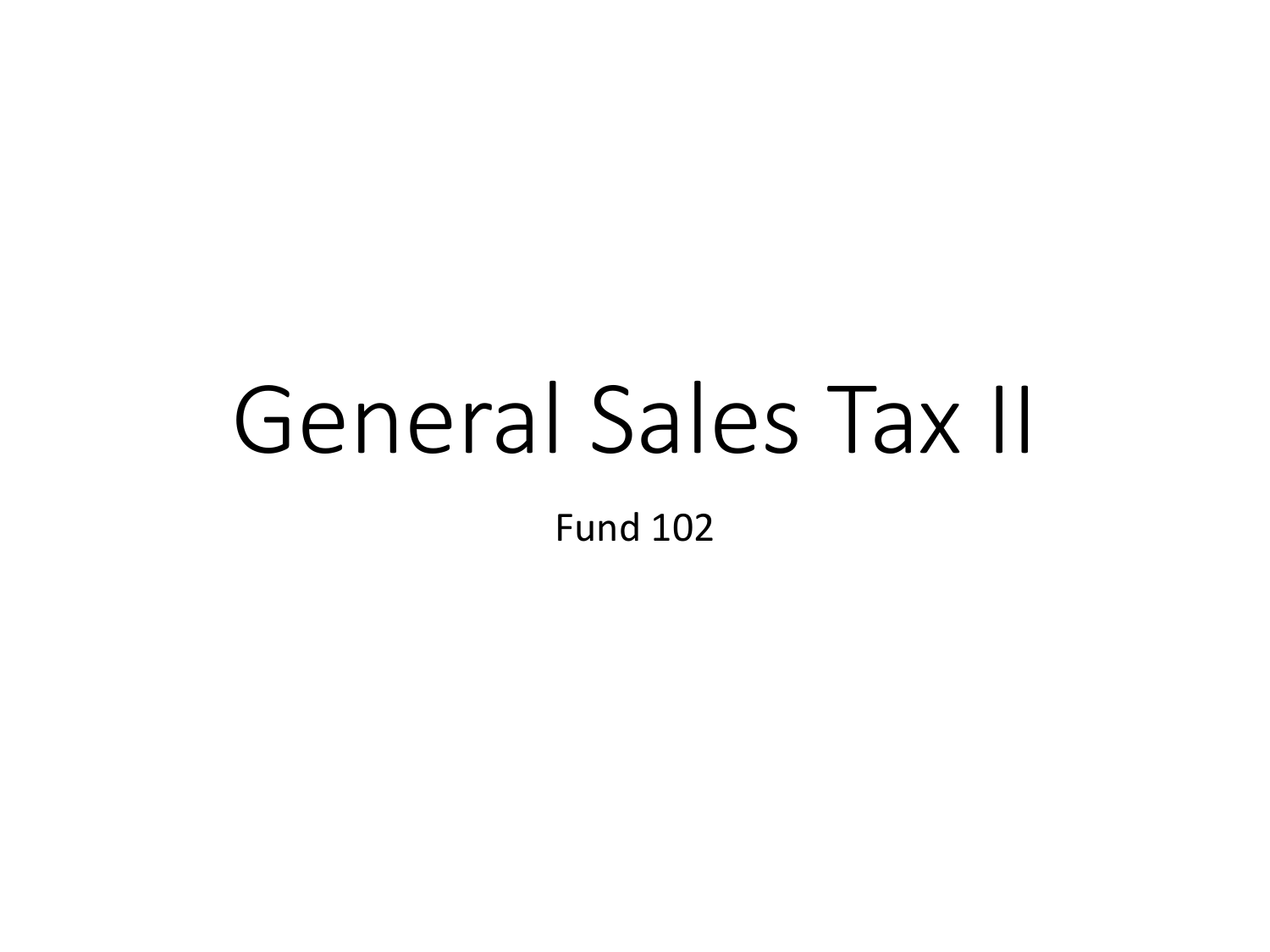## Our Roadmap

10/2/2017 Resolution – a twenty year plan that projects:

\$739,103,023 in total Revenues, and

 $$722,161,449$  in total spending (7,608,000 for 27<sup>th</sup> pay period), +

\$ 15,350,033 in funding for Reserves, and

\$ 1,501,541 20 year ending cash balance (0.2% of Revenues left over)

12/8/2017 Revised Restructure Plan

Resolution has funding for facilities to provide "up to" 1,407 total beds and "up to" 354 new staff for the jail. This level does not represent the possible efficiencies from the expanded Prosecuting Attorney's Staff, the expansion of the Drug Court Program, and the investment in mental health services.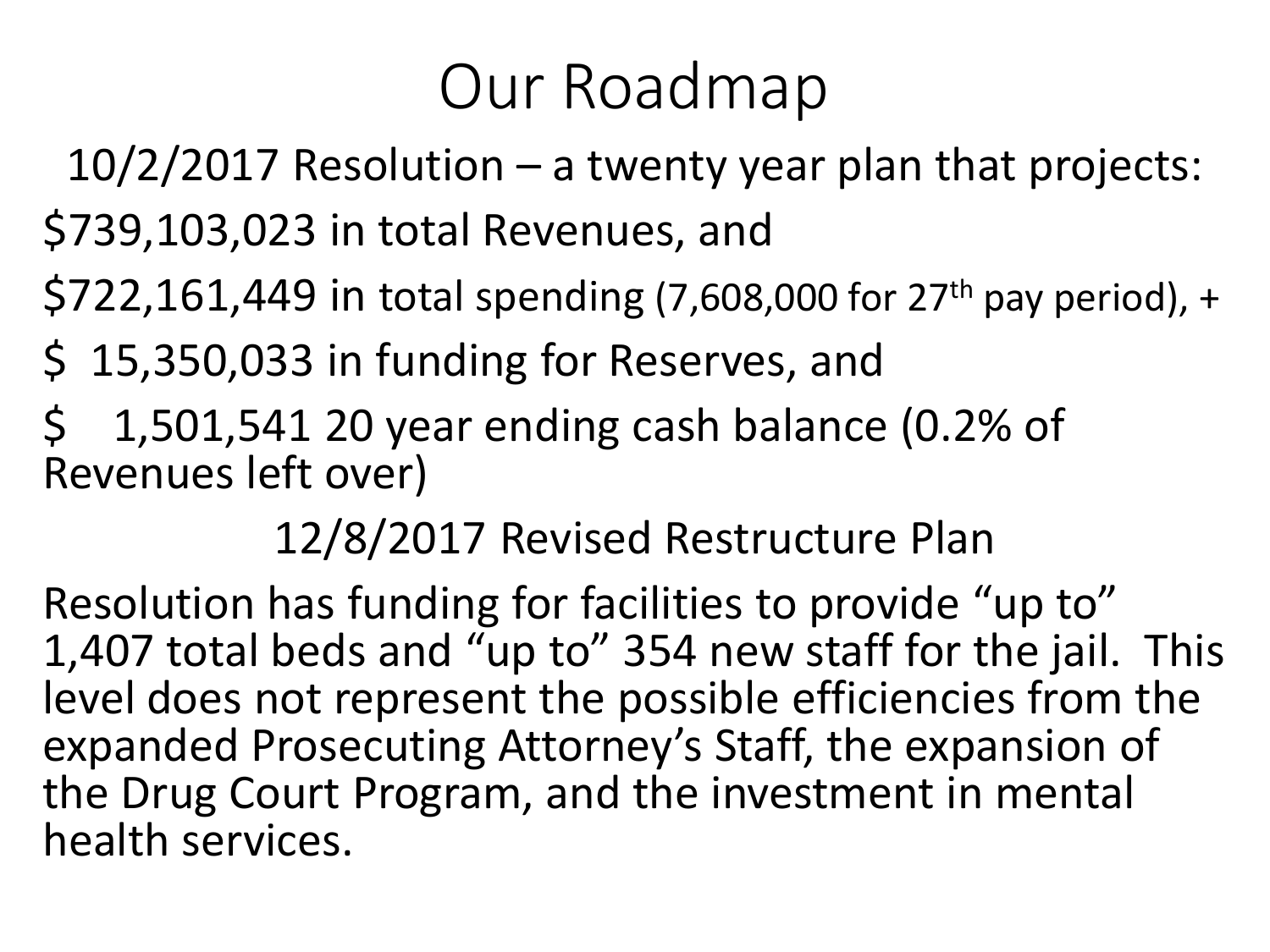## 12/8/2017 Revised Restructure Plan

Resolution has funding for facilities to provide "up to" 1,407 total beds, "up to" 335 new staff for the jail, and 20% vacancy ratio. This level does not represent the possible efficiencies from the expanded Prosecuting Attorney's Staff, the expansion of the Drug Court Program, an additional Circuit Judge, and the investment in mental health.

This revision provides for a facility with1,215 total beds (not including temporary jail), 276 new staff for the jail, and 100% funding of the positions. The thought is since these positions are being specified to the voters that we should keep them filled, even if it means transferring employees from positions that are not specified to the voters. This option projects cash after 20 years of \$34,576,576.86. Which allows for an expansion of the jail and commensurate increase in staffing once efficiencies have been quantified.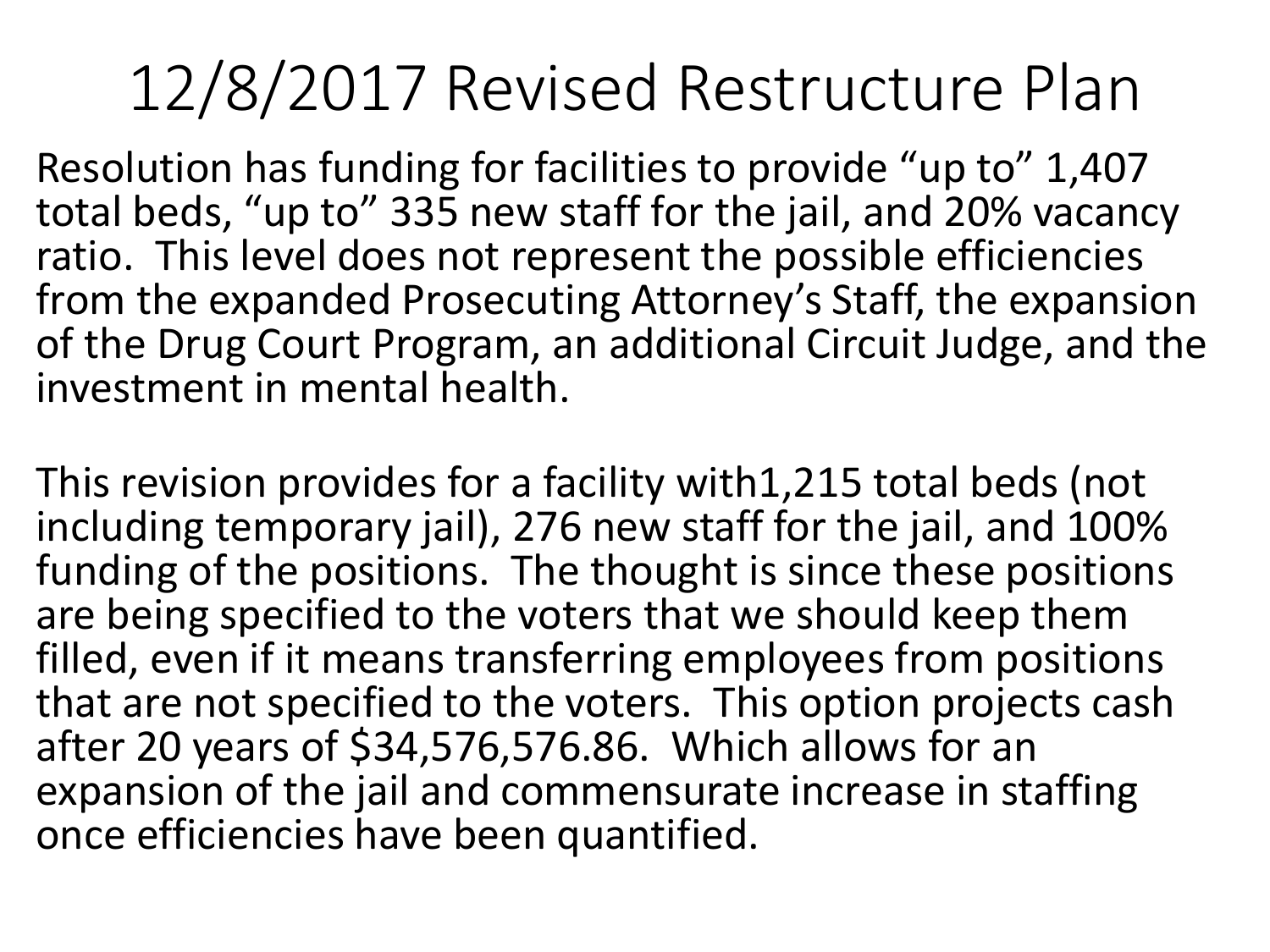|                         | <b>Resolution</b> | <b>Beds</b> | <b>Revision</b> | <b>Beds</b> |
|-------------------------|-------------------|-------------|-----------------|-------------|
| Renovations             | 11,400,000.00     | 831         | 11,400,000.00   | 831         |
| Skyway                  | 1,606,598.00      |             | 1,606,598.00    |             |
| <b>Jail Addition</b>    |                   |             |                 |             |
| <b>Sheriff's Office</b> | 4,778,375.00      |             | 4,778,375.00    |             |
| <b>Jail Admin</b>       | 5,189,025.00      |             | 5,189,025.00    |             |
| <b>Booking</b>          | 5,108,400.00      |             | 5,108,400.00    |             |
| <b>Jail Pods</b>        | 8,640,000.00      | 192         | 8,640,000.00    | 192         |
|                         | 8,640,000.00      | 192         | 8,640,000.00    | 192         |
|                         | 8,640,000.00      | 192         |                 |             |
| 10% Gross Mult          | 4,099,580.00      |             | 3,235,580.00    |             |
| A/E Fees 6.5%           | 3,776,628.57      |             | 3,158,868.57    |             |
| Contingency 7.5%        | 4,357,648.35      |             | 3,644,848.35    |             |
| FF&E7.5%                | 4,357,648.35      |             | 3,644,848.35    |             |
|                         | 70,593,903.27     | 1407        | 59,046,543.27   | 1215        |
|                         | Year              | 2029        |                 | 2024        |
|                         |                   | 12 yrs      |                 | 7 yrs       |
|                         |                   | 3.80%       |                 | 3.02%       |
| 20                      |                   |             |                 |             |
| Payment                 | $-5,102,848.08$   |             | $-3,976,197.62$ |             |
| <b>Annual Int Only</b>  | 2,682,568.32      |             | 1,783,205.61    |             |
| 1/2 Year Int Only       | 1,341,284.16      |             | 891,602.80      |             |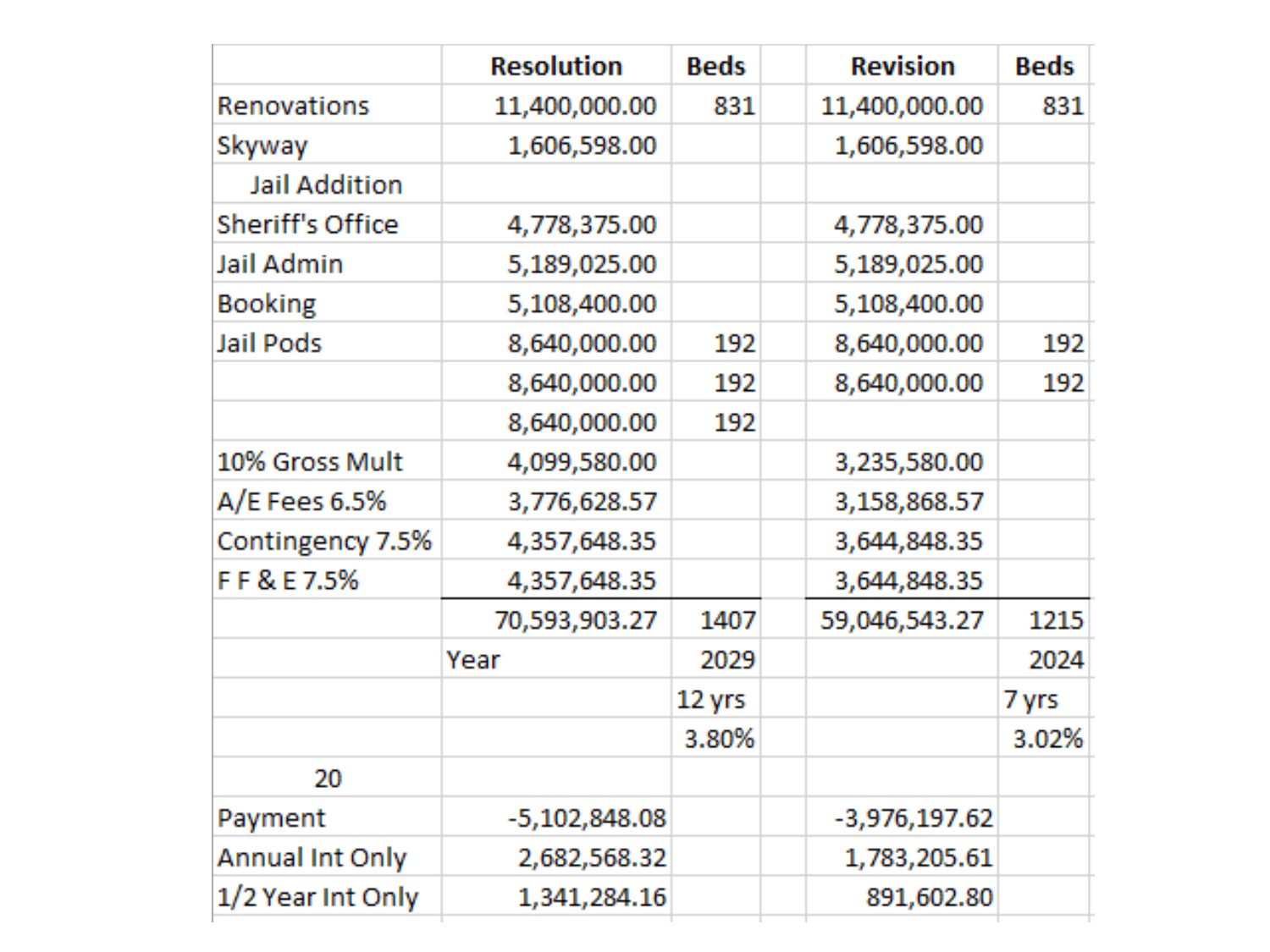|                                      | <b>Rysd Plan</b> | <b>Budget</b>         | Projected                                   | Revised               | Revised    | Revised               |
|--------------------------------------|------------------|-----------------------|---------------------------------------------|-----------------------|------------|-----------------------|
| Estimated 1/2% GR Sales Tax Plan     | 2018             | 2018                  | 2018                                        | 2019                  | 2020       | 2021                  |
| <b>Beginning Operating Balance</b>   | 0                | 0                     | 0                                           | 7,271,078             | 18,461,924 | 24,325,161            |
|                                      |                  |                       |                                             |                       |            |                       |
| <b>Task Force Recommendation</b>     |                  | 19,750,728 17,151,750 |                                             | 17,151,750 26,860,990 |            | 27,398,210 27,946,174 |
| Springfield Contribution             | 200,000          | 200,000               | 200,000                                     | 200,000               | 200,000    | 200,000               |
| <b>Interest on Fund Balance</b>      | 0                | 91,000                | 8,000                                       | 118,567               | 260,156    | 312,864               |
| Projected Increase in Boarding Rev   | 1,056,652        | 1,050,000             | 1,050,000                                   | 1,452,830             | 1,842,853  | 2,239,031             |
| <b>Total Revenues</b>                | 21,007,380       |                       | 18,492,750 18,409,750 28,632,387 29,701,219 |                       |            | 30,698,069            |
|                                      |                  |                       |                                             |                       |            |                       |
| <b>Environmental Mandates</b>        | 1,500,000        | 1,505,978             | 1,500,000                                   | 1,530,000             | 1,560,600  | 1,591,812             |
| Budget, Purchasing, HR, IS, PIO      | 377,008          | 207,361               | 215,504                                     | 392,089               | 407,772    | 424,083               |
| <b>GR Stability</b>                  | 377,008          | 207,361               | 215,504                                     | 392,089               | 407,772    | 424,083               |
| <b>Prosecuting Attrny</b>            | 1,049,204        | 920,260               | 764,460                                     | 1,094,256             | 1,226,725  | 1,279,433             |
| Additional PA Operating Exp/Cap      | 155,154          | 152,554               | 155,504                                     | 52,954                | 62,164     | 54,664                |
| <b>Treatment Court</b>               | 463,307          | 435,323               | 376,980                                     | 452,919               | 468,116    | 483,921               |
| <b>Trunked Radio System</b>          |                  |                       |                                             | 0                     | 0          | 500,000               |
| <b>Additional Jail Staff</b>         | 0                | o                     | $\Omega$                                    | 0                     | 9,392,943  | 9,801,457             |
| <b>Additional Jail Operating Exp</b> | 220,000          | 220,000               | 220,000                                     | 440,000               | 660,000    | 880,000               |
| <b>Justice System</b>                | 1,887,664        | 1,728,137             | 1,516,944                                   | 2,040,129             |            | 11,809,947 12,999,474 |